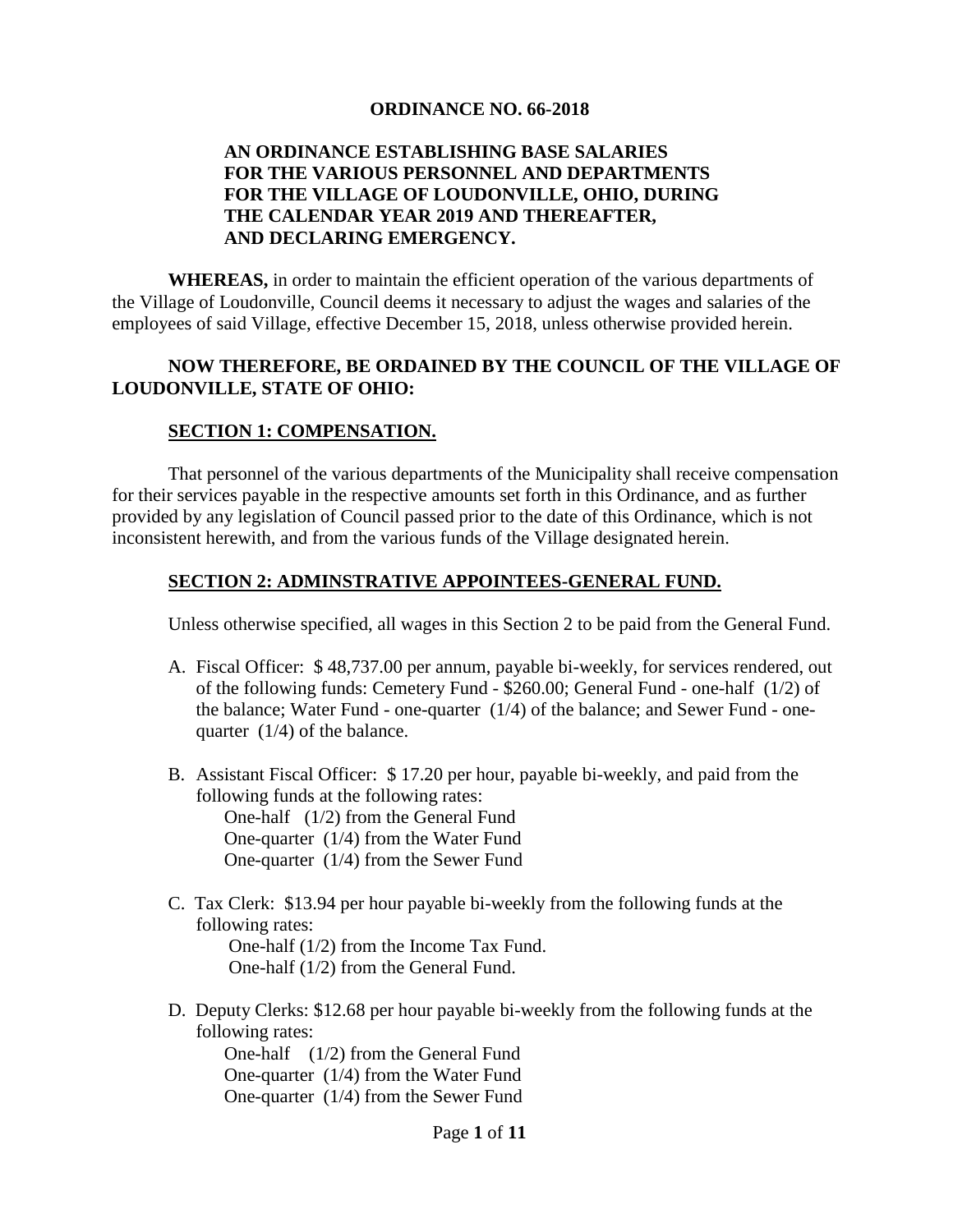- E. Codes Enforcement Officer: \$3,388.00 per year, payable in twelve equal monthly installments, unless the position of Codes Enforcement Officer is filled by the Village Administrator, in which case the position will not be compensated by any compensation other than that provided for the position of Village Administrator.
- F. Part-time Clerical Assistant: \$9.73 per hour, payable bi-weekly, and paid from the following funds at the following rates: One-third (1/3) from the General Fund One-third (1/3) from the Water Fund One-third (1/3) from the Sewer Fund
- G. Secretary: \$8.49 per hour, for actual hours worked only, payable bi-weekly.
- H. Archivist, Loudonville Records Commission: \$520.00 per year, payable in twelve equal monthly installments
- I. Administrative Secretary: \$ 12.70 per hour for actual hours worked only, payable biweekly.
- J. Mayor's Court Clerk of Court: \$4,596.00 per year, payable in twelve equal monthly installments.
- K. Compensation herein shall be paid for services actually rendered to the Village in the prior month if payable monthly and in the applicable pay period if paid bi-weekly.
- L. Compensation for Secretary, Zoning Board of Appeals, Secretary Loudonville Planning Commission, Tree Commission Secretary and Recreation Board Secretary shall be paid as provided for above with the exception that if the duties of said positions are performed by a full time employee, then that employee shall be paid his/her regular wages, including overtime if applicable.

#### **SECTION 3: ADMINISTRATIVE APPOINTEES-POLICE DEPARTMENT-POLICE FUND.**

All wages in this Section 3 to be paid from the Police Fund.

- A. Police Chief: \$ 22.65 per hour, payable bi-weekly.
- B. Police Captain: \$ 20.15 per hour, payable bi-weekly.
- C. Police Sergeant: \$ 19.60 per hour, payable bi-weekly.
- D. Full-time Police Officer, payable bi-weekly as follows: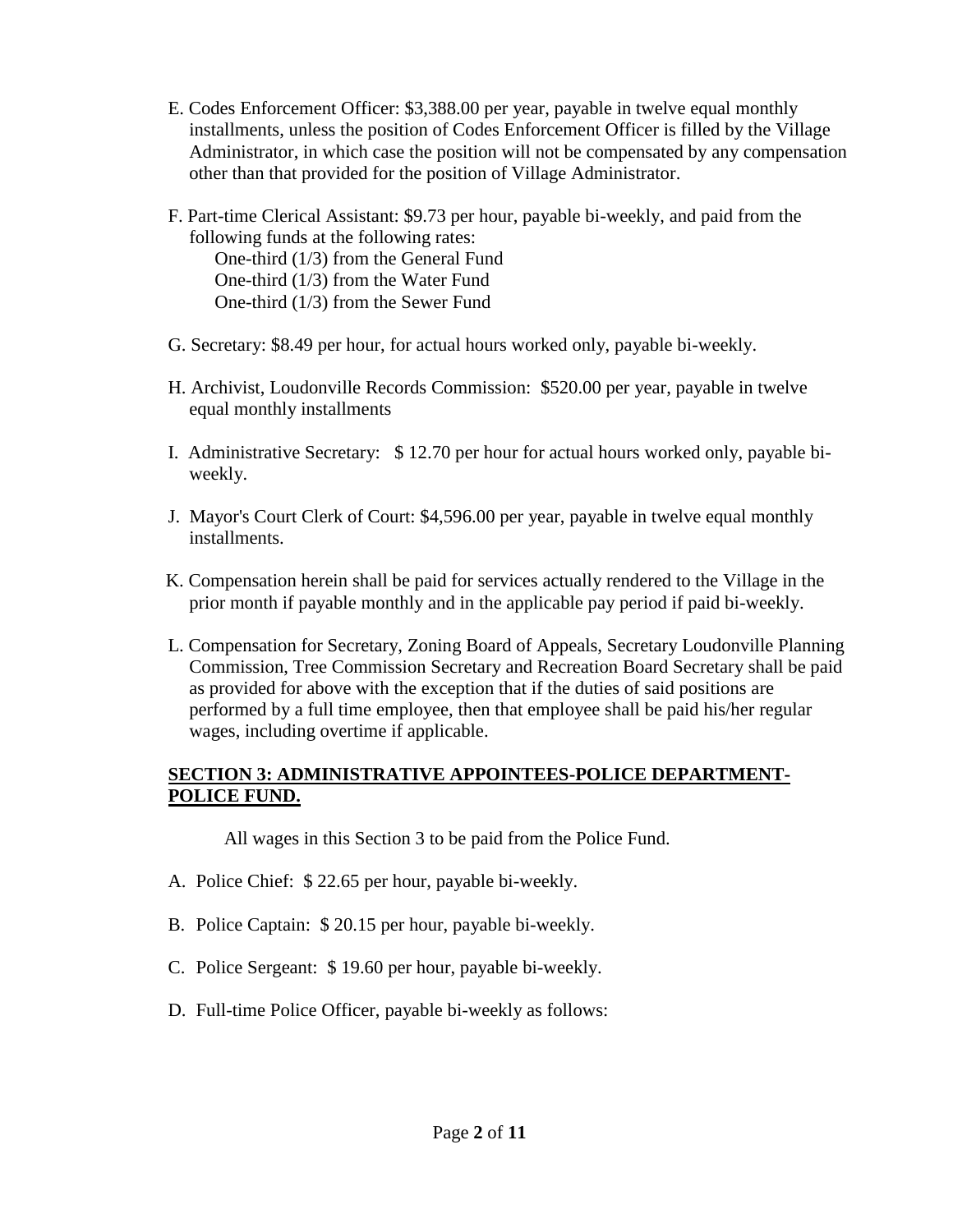- 1) Police Officer employed with Village for fewer than 2 years, \$17.68 per hour, payable bi-weekly.
- 2) Police Officer employed with the Village for more than 2 years but fewer than 3 years, \$17.88 per hour payable bi-weekly.
- 3) Police Officer employed with the Village for more than 3 years but fewer than 4 years, \$ 18.08 per hour payable bi-weekly.
- 4) Police Officer employed with the Village for more than 4 years but fewer than 5 years, \$ 18.28 per hour payable bi-weekly.
- 5) Police Officer employed with the Village for more than 5 years but fewer than 6 years, \$ 18.48 per hour payable bi-weekly.
- 6) Police Officer employed with the Village for more than 6 years but fewer than 7 years, \$ 18.68 per hour payable bi-weekly.
- 7) Police Officer employed with the Village for more than 7 years but fewer than 8 years, \$ 18.88 per hour payable bi-weekly.
- 8) Police Officer employed with the Village for more than 8 years but fewer than 9 years, \$ 19.08 per hour payable bi-weekly.
- 9) Police Officer employed with the Village for more than 9 years but fewer than 10 years, \$ 19.28 per hour payable bi-weekly.
- 10) Police Officer employed with the Village for more than 10 years but fewer than 11 years, \$ 19.33 per hour payable bi-weekly.
- 11) Police Officer employed with the Village for more than 11 years but fewer than 12 years, \$ 19.38 per hour payable bi-weekly.
- 12) Police Officer employed with the Village for more than 12 years but fewer than 13 years, \$ 19.43 per hour payable bi-weekly.
- 13) Police Officer employed with the Village for more than 13 years but fewer than 14 years, \$ 19.48 per hour payable bi-weekly.
- 14) Police Officer employed with the Village for more than 14 years but fewer than 15 years, \$ 19.53 per hour payable bi-weekly.
- 15) Police Officer employed with the Village for more than 15 years, \$19.58 per hour payable bi-weekly.
- E. Auxiliary Police Officer: \$15.00 per hour, payable bi-weekly.
- F. Part-Time Auxiliary Detective: \$15.00 per hour, payable bi-weekly, not to exceed 29 hours per week and not entitled to benefits.
- G. Auxiliary Police Officer Trainee: The minimum wage required by law for the individual, payable bi-weekly.
- H. Police officers and auxiliary officers who are Qualified BAC Datamaster Operator(s): \$200.00 per year in addition to any other salary payable by the Village, payable annually.
- I. Administrative Secretary, Loudonville Police Department: \$ 12.70 per hour for actual hours worked only, payable bi-weekly.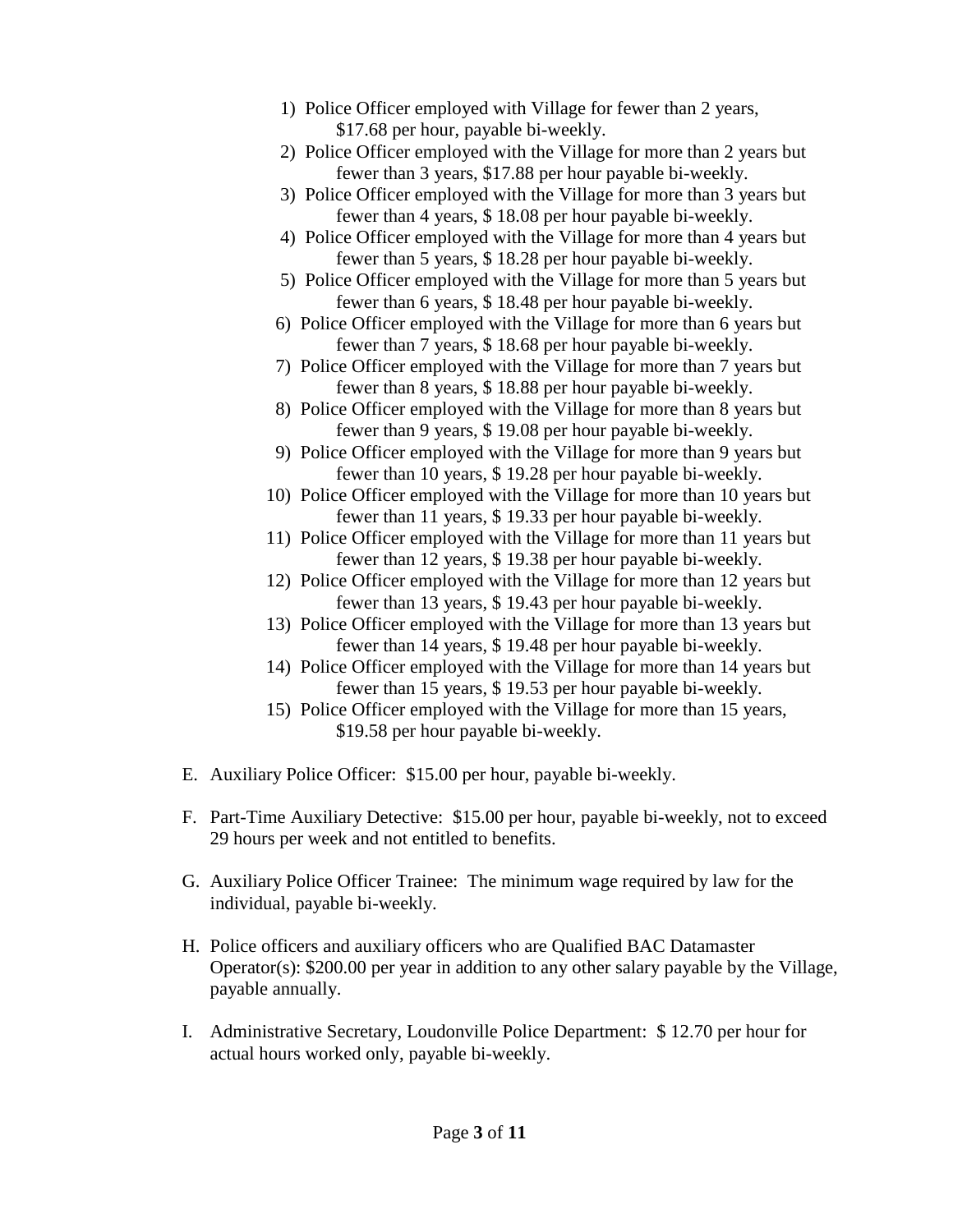- J. K-9 Officer(s): \$150.00 per year in addition to any other salary payable by the Village, payable annually, for care of the dog.
- K. Probationary Period: All hourly Police Department employees shall be paid \$0.25 per hour less than the established wage rate for their position, or the Ohio Minimum Wage required by law, whichever amount is greater, during the probationary period not otherwise waived in accordance with the laws and ordinances of the Village of Loudonville, Ohio.
- L. Compensation herein shall be paid for services actually rendered to the Village in the prior month if payable monthly and in the applicable pay period if paid bi-weekly.

#### **SECTION 4: ADMINISTRATIVE APPOINTEES-FIRE DEPARTMENT-GENERAL FUND / EMS FUND.**

All wages in this Section 4 to be paid from the General Fund and from the EMS Fund, as appropriated.

- A. Fire/E.M.S. Supervisor: \$17.35 per hour, payable bi-weekly.
- B. Fire Chief: \$2,000.00 per year, payable in twelve equal monthly installments, provided that the Fire Chief does not hold the position of Fire/E.M.S. Supervisor.
- C. Assistant Fire Chief(s): \$650.00 per year, payable in twelve equal monthly installments.
- D. Captains (6): \$250.00 each per year, payable in twelve equal monthly installments.
- E. Secretary/Treasurer: \$400.00 per year, payable in twelve equal monthly installments.
- F. Mechanic: \$246.00 per year, payable in twelve equal monthly installments.

In addition to the above compensation, the Chief and Assistant Fire Chief and each fireman shall received \$8.25 for each attendance at regular meetings, not to exceed twelve (12) meetings in one (1) calendar year; \$15.00 per regular drill for each attendance at regular drills not to exceed twenty-four (24) drills in each calendar year; \$25.00 per call for each fire to which he or she responds.

- G. E.M.S. Coordinator: \$500.00 per year, payable in twelve equal monthly installments.
- H. Full-time Firefighter Paramedic (Codified Ord. Section 240.08): payable bi-weekly as follows:
	- 1) Firefighter Paramedic employed with the Village for more than 15 years: \$16.42 per hour thereafter, payable bi-weekly.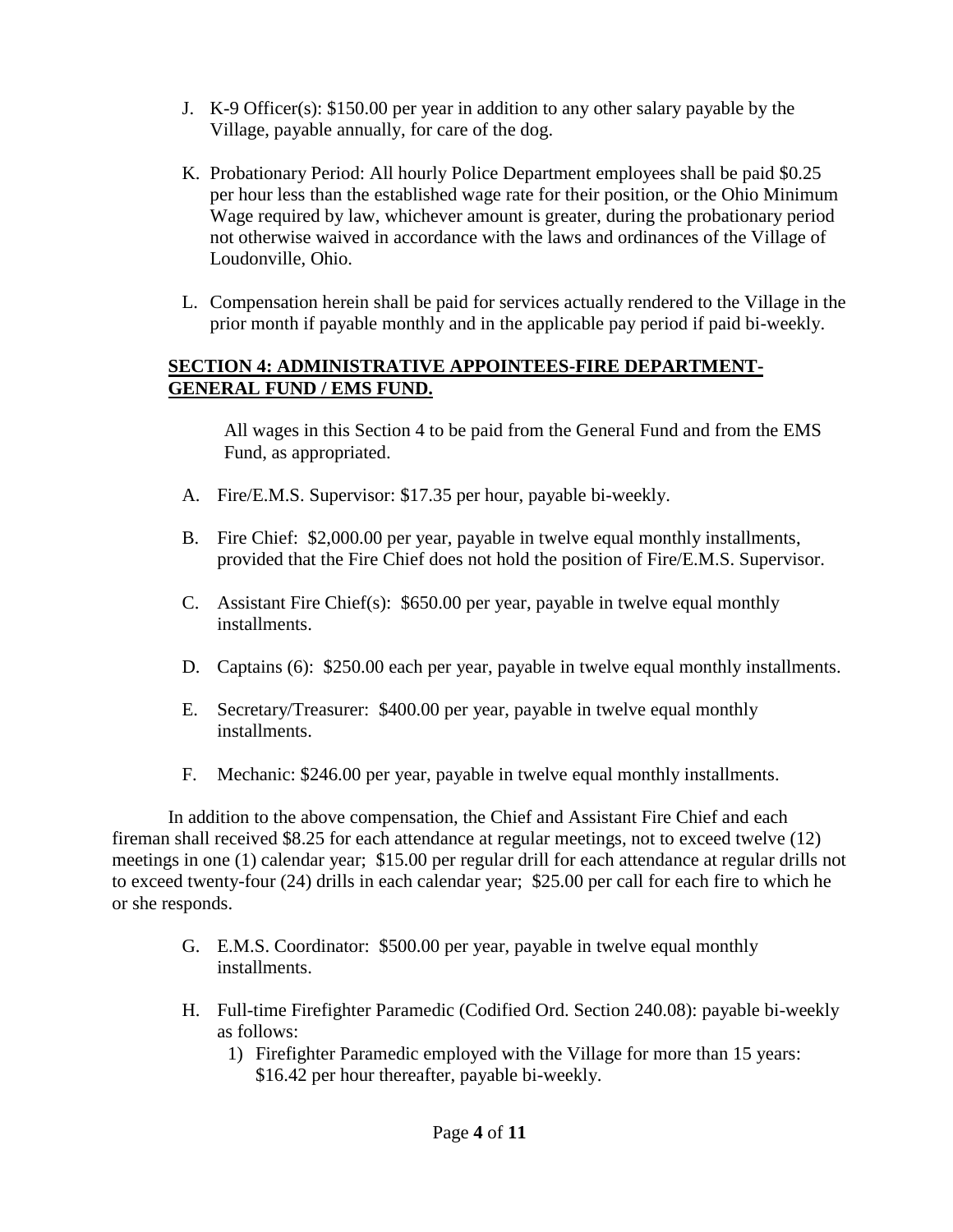- 2) Firefighter Paramedic employed with the Village for more than 5, but fewer than 15 years: \$ 14.67 per hour thereafter, payable bi-weekly.
- 3) Firefighter Paramedic employed with the Village for fewer than 5 years: \$ 13.92 per hour thereafter, payable bi-weekly.
- I. Full-time Firefighter Advanced Emergency Medical Technician (Codified Ord. Section 240.09): \$ 13.00 per hour, payable bi-weekly.
- J. Full-time Firefighter Emergency Medical Technician (Codified Ord. Section 240.10): \$ 12.50 per hour, payable bi-weekly.
- K. Part-time Firefighter Paramedic (Codified Ord. Section 240.08): \$13.00 per hour, payable bi-weekly. Position normally encompassing less than 24 hours employment per week and not entitled to benefits.
- L. Part-time Firefighter Advanced Emergency Medical Technician (Codified Ord. Section 240.09) \$12.00 per hour, payable bi-weekly. Position normally encompassing less than 24 hours employment per week and not entitled to benefits.
- M. Part-time Firefighter Emergency Medical Technician (Codified Ord. Section 240.10): \$10.00 per hour, payable bi-weekly. Position normally encompassing less than 24 hours employment per week and not entitled to benefits.
- N. Volunteer Firefighter Paramedic EMT-I and EMT-P (Codified Ord. Section 240.09): \$24.00 per call for each emergency medical call to which he or she responds.
- O. Volunteer EMT-B and EMT-R (Codified Ord. Section 240.10): \$20.00 per call for each emergency medical call to which he or she responds.
- P. Volunteer Firefighter Ambulance Driver (Codified Ord. Section 240.11): \$18.00 per call for each emergency medical call to which he or she responds.
- Q. Compensation for full-time and part-time employees herein shall be paid for services actually rendered to the Village in the applicable pay period if paid biweekly. Compensation for volunteer employees shall be paid for services actually rendered to the Village monthly in the second pay period of the month following the calendar month when the services were rendered, except where said services were rendered after certification as provided for in Loudonville Codified Ordinance  $240.01(c)$ , in which case the services shall be accounted for in the compensation the following month. These amounts are intended to represent fair and accurate reimbursements for the resources expended by volunteers. These include fuel, meals, vehicle use, and other expenses volunteers face in serving the Village.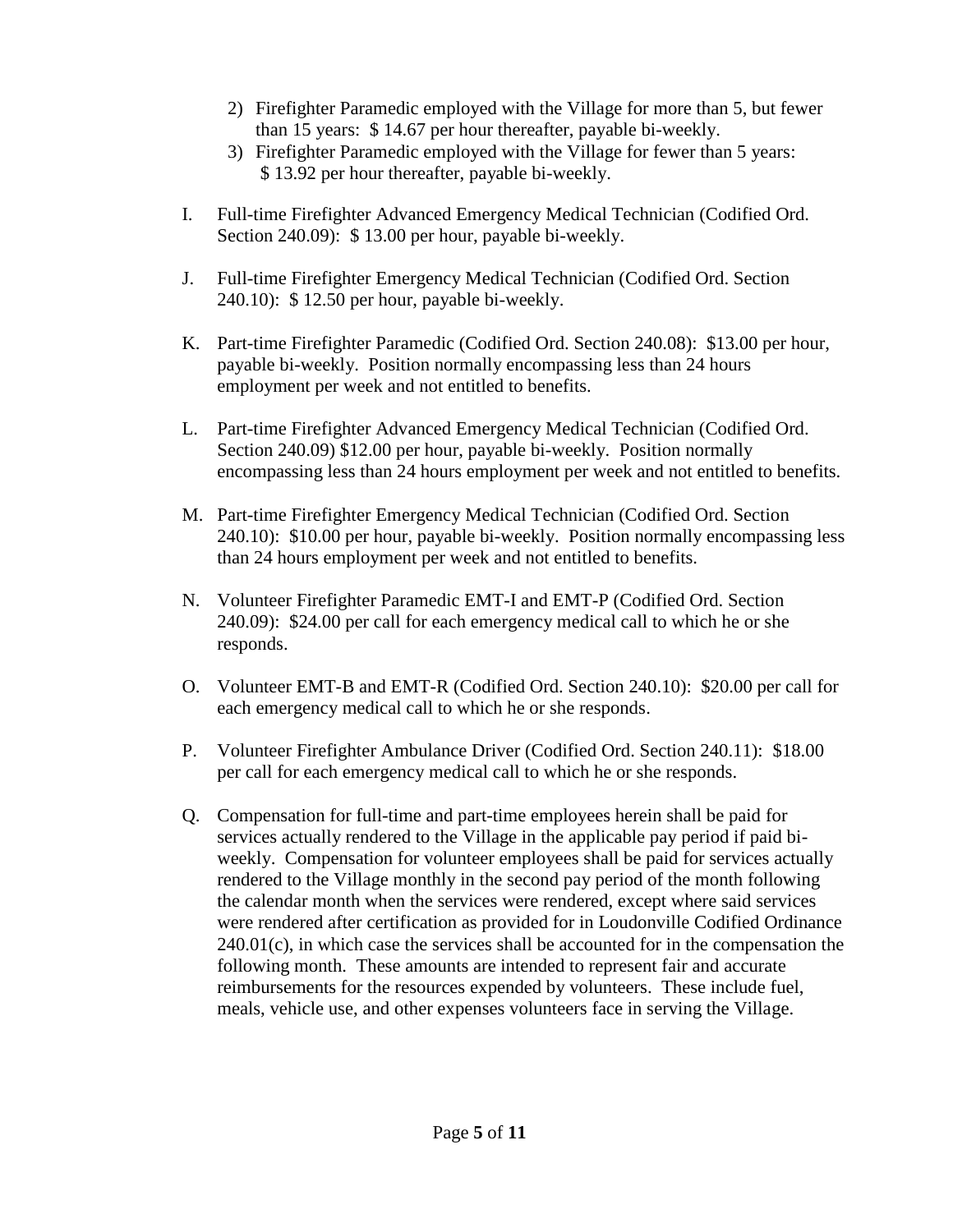# **SECTION 5. ADMINISTRATIVE APPOINTEES-GENERAL FUND.**

All wages in this Section 5 to be paid from the General Fund.

- A. Caretaker/Custodian for Youth Building and Village Office Buildings: The minimum wage required by law, payable bi-weekly.
- B. Park Maintenance Worker: \$9.10 per hour, payable in bi-weekly installments for a period of 24 weeks unless otherwise approved by Council.
- C. Director of Summer Playground: \$1,800.00 per year, payable bi-weekly for the period of June  $1<sup>st</sup>$  through August  $31<sup>st</sup>$ .
- D. Seasonal Employment, Playground Leader: \$8.50 per hour, payable bi-weekly.
- E. Compensation herein shall be paid for services actually rendered to the Village in the prior month if payable monthly and in the applicable pay period if paid bi-weekly.

# **SECTION 6. ADMINISTRATIVE APPOINTEES-SWIMMING POOL FUND.**

All wages in this Section 6 to be paid from the Swimming Pool Fund.

- A. Seasonal Employment, Pool-Park Manager: \$ 10,250.00 per year, payable bi-weekly for the period of April  $1<sup>st</sup>$  through September  $15<sup>th</sup>$ .
- B. Seasonal Employment, Pool Assistant Manager: \$10.00 per hour payable bi-weekly. In addition, Pool Assistant Manager shall be paid an additional \$1.00 per hour if he/she possesses Lifeguard Certification.
- C. Seasonal Employment, Pool Lifeguards: \$10.00 per hour, payable bi-weekly. In addition, Pool Lifeguards shall be paid \$1.00 per hour in addition to their hourly wages provided herein for time worked teaching private swim lessons at the pool.
- D. Seasonal Employment, Head Lifeguard: \$10.25 per hour, payable bi-weekly.
- E. Seasonal Employment, Concession Workers: \$8.25 per hour, payable bi-weekly.
- F. Seasonal Employment, Pool Labor: Utilized in preparing the pool for opening or for any position for which no specific wage rate has been established; the minimum wage required by law for the individual, payable bi-weekly.
- G. Seasonal Employment, Pool PIC: Any individual employed for the position of Pool PIC shall receive compensation at the rate of \$8.75 per hour in lieu of any lower base compensation rate, when such individual is requested by the Pool Manager to perform those duties that are consistent with the duties and functions of the Pool Manager and Assistant Manager, in the absence of the Pool Manager or Assistant Manager, or when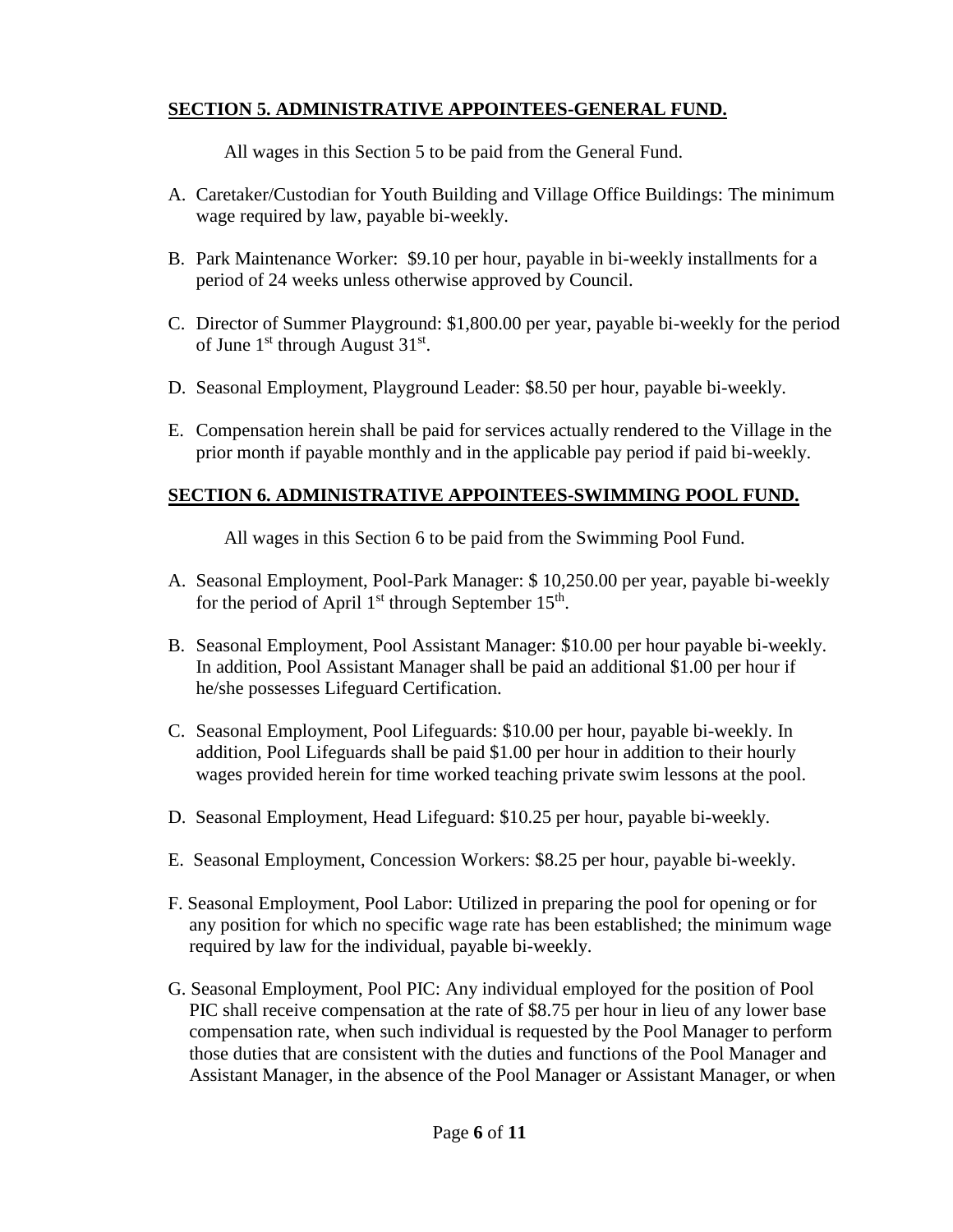the Pool Manager or Assistant Manager is not otherwise able to fulfill his or her supervisory duties.

The higher rate of compensation will only be paid to the Pool PIC for those hours or service rendered in a supervisory capacity in the absence of the Pool Manager and/or Assistant Manager or at the specific request of the Pool Manager when the Pool Manager is otherwise unable to attend to his or her supervisory duties.

H. Compensation herein shall be paid for services actually rendered to the Village in the prior month if payable monthly and in the applicable pay period if paid bi-weekly.

#### **SECTION 7. ADMINISTRATIVE APPOINTEES-STREET CONSTRUCTION, MAINTENANCE AND REPAIR FUND.**

Unless otherwise specified, all wages in this Section 7 to be paid from the Street Construction, Maintenance and Repair Fund.

- A. Superintendent, Maintenance Department: \$ 21.67 per hour, payable bi-weekly.
- B. Assistant Superintendent, Maintenance Department: \$ 19.00 per hour, payable biweekly and paid at the rate of \$0.25 per hour less than the designated wage for a six (6) month probationary period.
- C. Street Maintenance Worker I: \$ 14.65 per hour, payable bi-weekly and paid at the rate of \$0.25 per hour less than the designated wage for a six (6) month probationary period. If the Street Maintenance Worker I is designated as a part-time employee by the Village Administrator, the wage shall be \$13.20 per hour and shall be paid from the following funds: one-half (1/2) from the Street Maintenance Fund and one-half (1/2) from the Storm Drainage Fund.
- D. Street Maintenance Worker II: \$ 15.05 per hour, payable bi-weekly, and paid at the rate of \$0.25 per hour less than said designated wage during any probationary period. If the Street Maintenance Worker II is designated as a part-time employee by the Village Administrator, the wage shall be \$13.60 per hour and shall be paid from the following funds: one-half (1/2) from the Street Maintenance Fund and one-half (1/2) from the Storm Drainage Fund.
- E. Custodial Worker: The minimum wage required by law per hour, payable bi-weekly. Said position shall be limited to no more than fifteen (15) hours of work for every twoweek pay period and shall not be entitled to any insurance or other benefits.
- F. Equipment Mechanic: \$ 15.45 per hour, payable bi-weekly and paid at the rate of \$0.25 per hour less than the designated wage for a six (6) month probationary period.
- G. Street Maintenance Worker: \$ 12.00 per hour, payable bi-weekly, and paid at the rate of \$0.25 per hour less than said designated wage during any probationary period.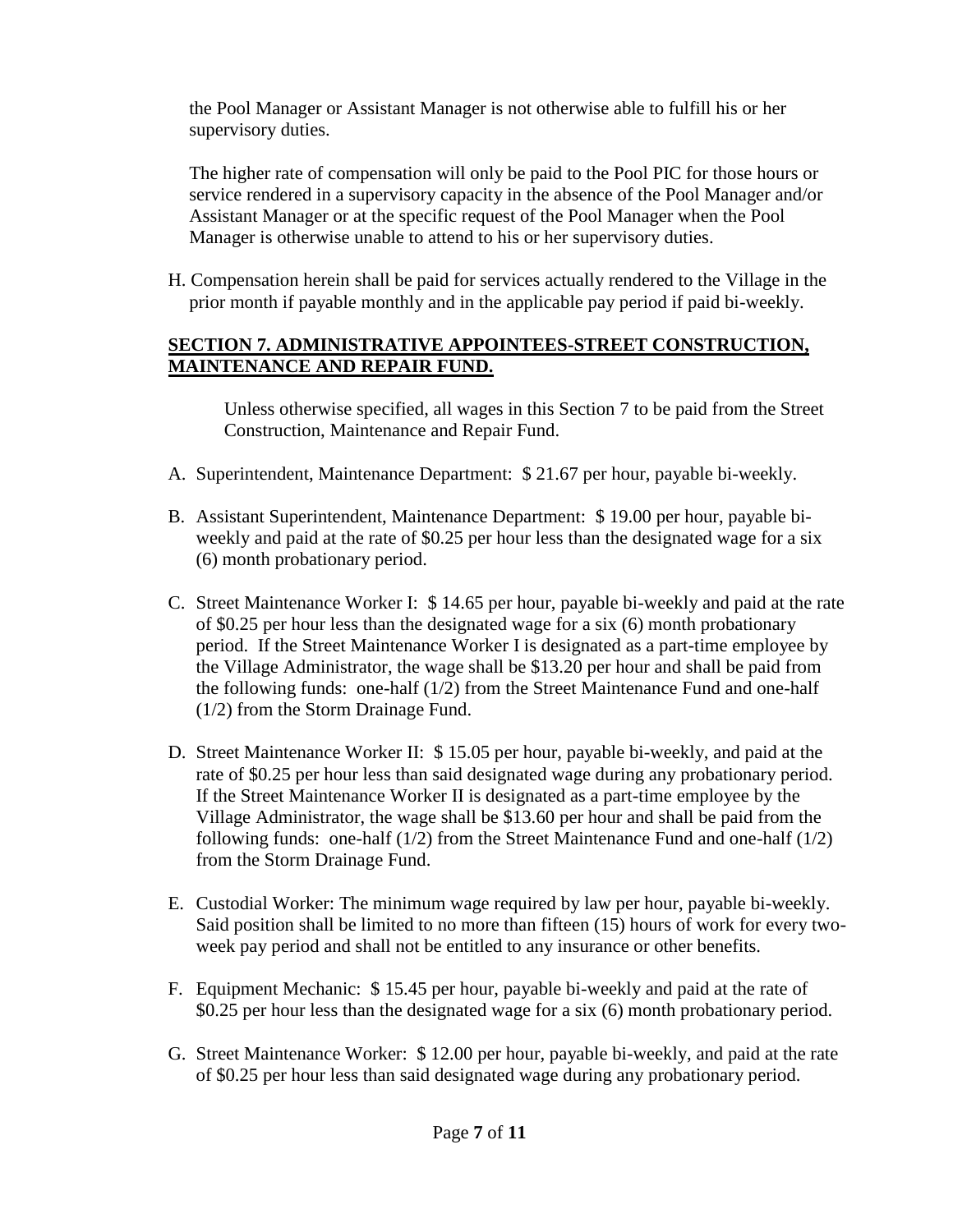H. Compensation herein shall be paid for services actually rendered to the Village in the prior month if payable monthly and in the applicable pay period if paid bi-weekly.

### **SECTION 8. ADMINISTRATIVE APPOINTEES-WATER AND SEWER FUNDS.**

All wages in this Section 8 to be paid one-half  $(1/2)$  from the Water Fund and onehalf (½) from the Sewer Fund.

- A. Utilities Superintendent: \$ 27.94 per hour, payable bi-weekly. In addition, said hourly wage shall be increased by an additional \$0.52 per hour for each additional license held or obtained by the Utilities Superintendent over and above the Water Operator Class II and Wastewater Operator Class II Licenses, and by an additional \$0.25 per hour if a valid Water Laboratory Certification is possessed by the holder of the position.
- B. Assistant Utilities Superintendent: \$ 25.26 per hour, payable bi-weekly and paid at the rate of \$0.25 per hour less than the designated wage for a six (6) month probationary period. In addition, said hourly wage shall be increased by an additional \$0.52 per hour for each additional license held or obtained by the Assistant Utilities Superintendent over and above the Water Operator Class II and Wastewater Operator Class II Licenses, and by an additional \$0.25 per hour if the Assistant Utilities Superintendent obtains and maintains a valid Water Laboratory Certification.
- C. Treatment Plant Operator: \$ 20.30 per hour, payable bi-weekly, and paid at the rate of \$0.25 per hour less than the designated wage for a six (6) month probationary period. In addition, said hourly wage shall be increased by an additional \$0.52 per hour for each additional license held or obtained by the Treatment Plant Operator over and above the Water Operator Class II and Wastewater Operator Class II Licenses, and by an additional \$0.25 per hour if the Treatment Plant Operator obtains and maintains a valid Water Laboratory Certification.
- D. Operator Trainee: \$16.14 per hour, payable bi-weekly, and paid at the rate of \$0.25 per hour less than the designated wage for a six (6) month probationary period. In addition, said hourly wage shall be increased by an additional \$0.52 per hour for each additional license held or obtained by the Operator Trainee over and above the Water Class I and Sewer Class I Licenses, and by an additional \$0.25 per hour if the Operator Trainee obtains and maintains a valid Water Laboratory Certification.
- E. Water/Wastewater General Laborer: \$ 12.27 per hour, payable bi-weekly, and paid at a rate of \$0.25 per hour less than the designated wage for a six (6) month probationary period. Said compensation shall be increased by \$.025 per hour payable bi-weekly, if such individual possesses a valid Water Laboratory Certification from the State of Ohio.
- F. Compensation herein shall be paid for services actually rendered to the Village in the prior month if payable monthly and in the applicable pay period if paid bi-weekly.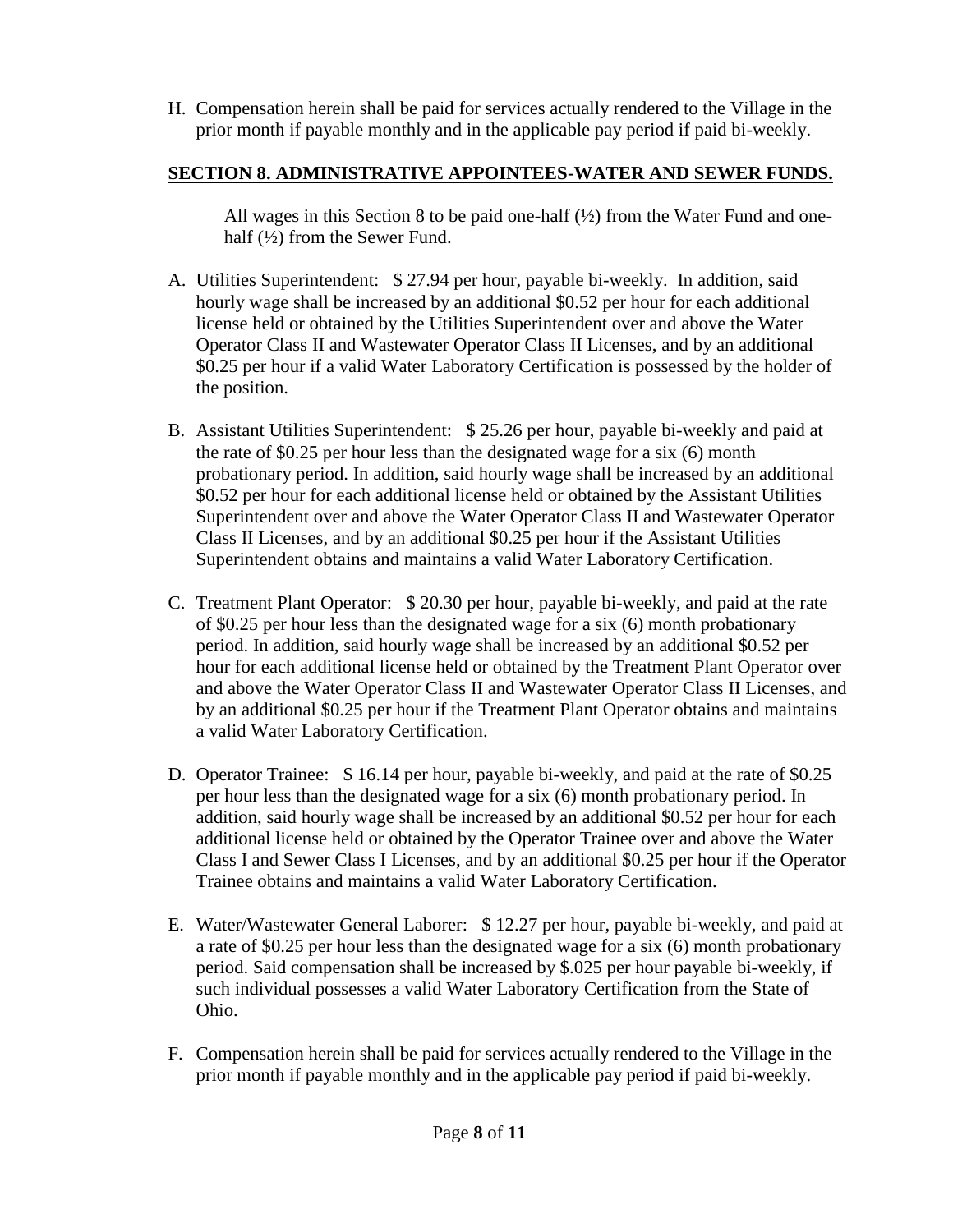# **SECTION 9. ADMINISTRATIVE APPOINTEES-CEMETERY FUND.**

All wages in this Section 9 to be paid from the Cemetery Fund.

- A. Cemetery Trustee: \$240.00 per year, payable monthly. The President of the Board of Cemetery Trustees shall further be paid an additional \$84.00 per year, payable monthly.
- B. Cemetery Maintenance Worker: \$ 15.05 per hour, payable bi-weekly and paid at the rate of \$0.25 per hour less than the designated wage, for a six (6) month probationary period for general maintenance work in the Cemetery. The Cemetery Maintenance Worker shall receive a stipend of \$110.00 for each grave dug and closed, and a stipend of \$60.00 for each cremation opening and closing. No hourly wage shall be paid for opening and closing of graves for interment or cremation burials.
- C. Unskilled Labor: \$14.00 per hour, payable bi-weekly.
- D. Compensation herein shall be paid for services actually rendered to the Village in the prior month if payable monthly and in the applicable pay period if paid bi-weekly.

#### **SECTION 10. ADMINISTRATIVE APPOINTEES-VILLAGE ADMINISTRATOR.**

A. Village Administrator: \$ 57,744.00 per annum, payable bi-weekly from the following funds: General Fund - one-fourth (1/4), Maintenance Fund – one-fourth (1/4), Water Fund - one-fourth (1/4) and Sewer Fund - one-fourth (1/4). In addition, said salary shall be increased by an additional \$1,080.00 per annum for each additional license held or obtained by the Village Administrator over and above the Water Operator Class II and Wastewater Operator Class II Licenses, and by an additional \$520.00 per annum if a valid Water Laboratory Certification is possessed by the holder of the position. Additional compensation for licenses held shall be paid from the Water Fund or Sewer Fund, as each corresponds to the license or certification for which the Village Administrator is being compensated.

#### **SECTION 11. ADMINISTRATIVE APPOINTEES-THEATER FUND.**

All wages in this Section 11 to be paid from the Theater Fund.

- A. Theatre Director: \$ 30,520.00 per year payable in bi-weekly installments.
- B. Theatre Manager: \$10.00 per hour payable in bi-weekly installments for actual hours worked, not to exceed 29 hours per week, and not entitled to benefits.
- C. Part-Time Theater Concession Worker: The minimum wage required by law per hour, and payable bi-weekly.
- D. Theater Projectionist: \$ 9.00 per hour payable in bi-weekly installments.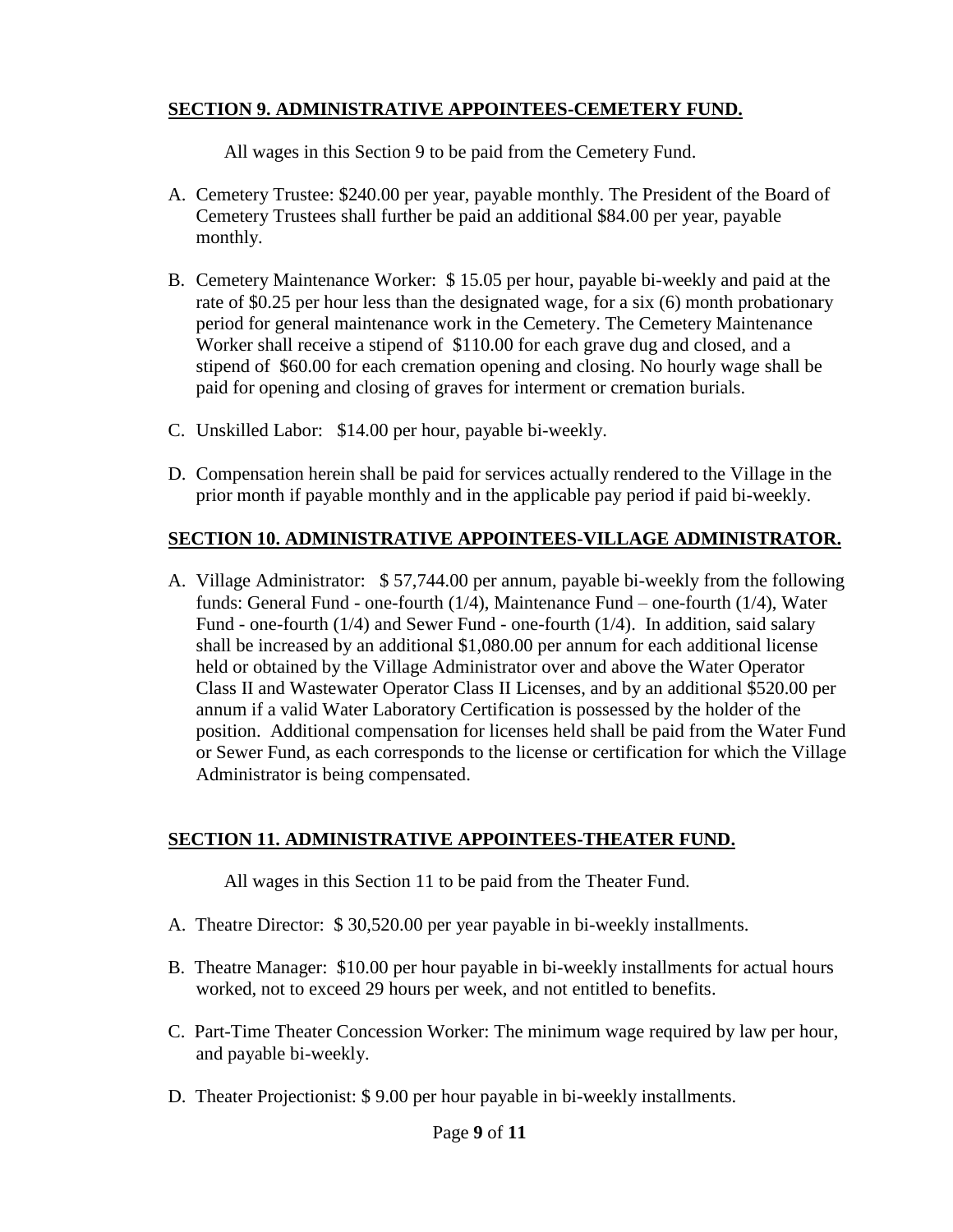E. Theater Staff: The minimum wage required by law per hour, and payable bi-weekly.

# **SECTION 12. OVERTIME COMPENSATION.**

Certain salaried employees of the Village may meet the criteria to be exempted from overtime provisions of the Federal Fair Labor Standards Act (FLSA). If an appointing authority decides to exempt such an employee, the employee shall be notified in writing of his/her exempt status.

In the event a non-exempt employee is required to work overtime, he/she shall be entitled to compensation at one and one-half (1½) times his/her regular hourly rate of pay for all hours worked in excess of forty (40) hours in one work week.

For definition purposes in this Section, exempt and non-exempt employee shall have the same definition as outlined in the FLSA.

# **SECTION 13. PROVISIONS**

That the provisions of any and all laws or ordinances of the Village of Loudonville which are inconsistent with the terms of this Ordinance are hereby repealed. The terms and provisions of any and all ordinances previously passed by Council which are not otherwise inconsistent with the terms and provisions of this Ordinance, shall remain in full force and effect.

# **SECTION 14. EFFECTIVE DATE**

That the wage rates and compensation provided for herein shall be effective the pay period beginning December 15, 2018.

# **SECTION 15. PROBATIONARY WAGES**

Probationary wages shall be paid to employees who are employed in a position with a probationary wage during the probationary period, whether said employee is a new employee of the Village or is moving to a new position in the employ of the Village.

# **SECTION 16. FULL TIME EMPLOYEE HEALTH INSURANCE**

Full-time Village employees may be offered health and/or other insurance products as an employment benefit. All full-time Village employees that participate in the medical, vision, dental, and/or life insurance plans, provided to the employee(s) as a benefit of their employment, shall be responsible for and required to pay fourteen percent (14%) of the total premium for all such coverage(s). The employee's share shall be paid by payroll deductions withheld from each of the insured employee's wage or salary payments. To the extent possible, the deductions shall be in equal amounts every pay period.

# **SECTION 17.**